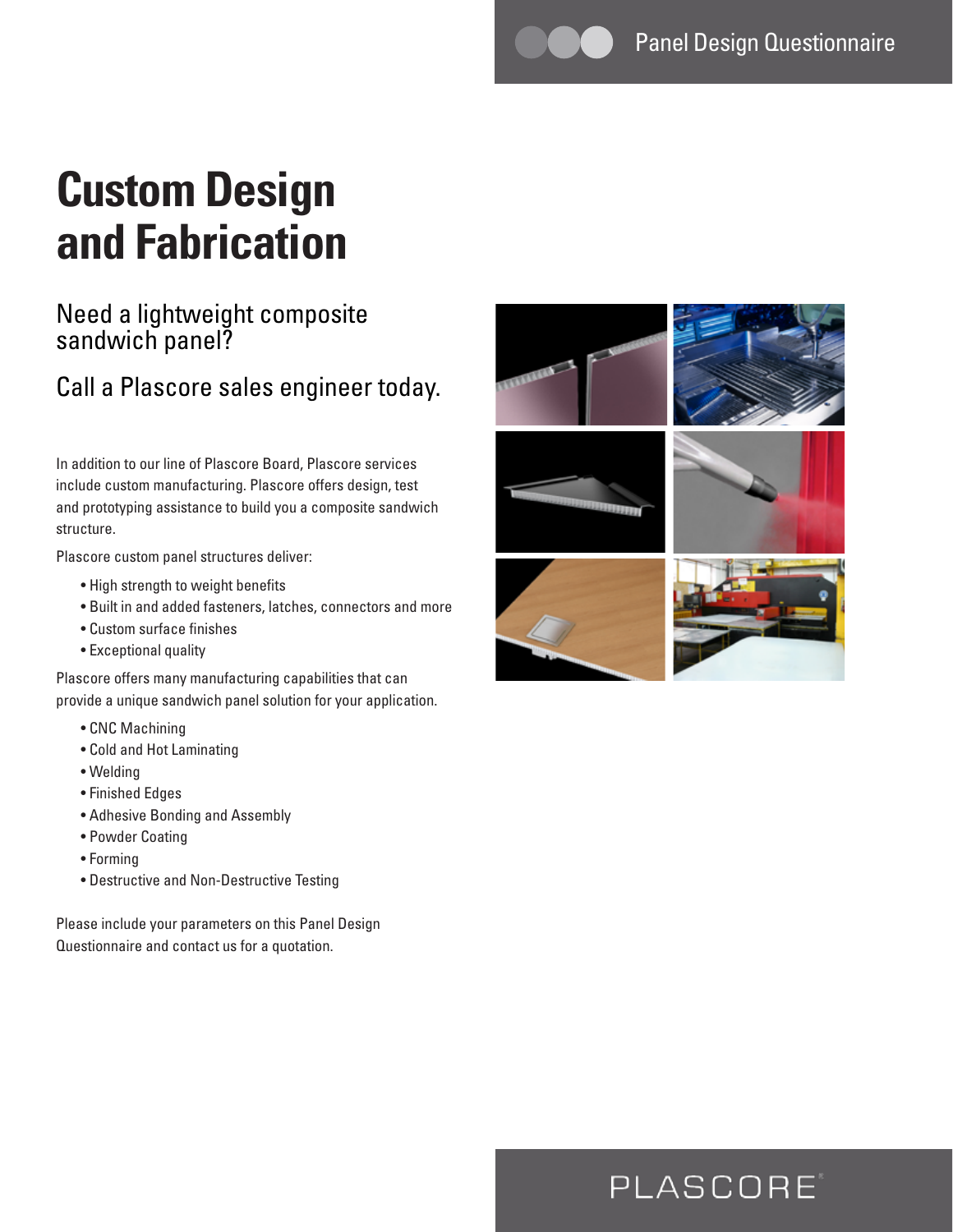**III. Physical Characteristics**

Width \_

1.) Please indicate panel dimensions:

2.) What is maximum allowable panel thickness? \_\_\_\_\_\_\_ in. 3.) What is minimum allowable panel thickness? \_\_\_\_\_\_\_ in. 4.) What is maximum allowable total panel weight? \_\_\_\_\_ lbs.

Length \_\_\_\_\_ Thickness \_\_\_\_\_

#### **I. Customer Information**

| <b>II. Design Objectives</b> |  |
|------------------------------|--|

|                                                                                                                      | 6.) Please indicate panel type<br>$\Box$ Plain, flat panel, (no edging, no frame) |
|----------------------------------------------------------------------------------------------------------------------|-----------------------------------------------------------------------------------|
|                                                                                                                      |                                                                                   |
| II. Design Objectives                                                                                                |                                                                                   |
|                                                                                                                      | $\Box$ Flat panel, decorative edging                                              |
| 1.) Please indicate the intended use for this panel                                                                  | $\Box$ Flat panel, framed                                                         |
| Decorative                                                                                                           | $\Box$ Contoured panel                                                            |
| Structural                                                                                                           |                                                                                   |
| Non-Structural                                                                                                       |                                                                                   |
|                                                                                                                      | 8.) What type of surface finish is required?                                      |
| 2.) What is your price objective? \$                                                                                 | Plain mill finish                                                                 |
| 3.) How many panels do you need? ________                                                                            | Painted                                                                           |
|                                                                                                                      | $\Box$ Peel ply                                                                   |
|                                                                                                                      |                                                                                   |
| <u> 1980 - Jan James James James James James James James James James James James James James James James James J</u> | 9.) Do you have requirements for:                                                 |
| <u> 1989 - Johann Stoff, amerikansk politiker (* 1908)</u>                                                           | $\Box$ Cut-outs How many? _____ (enclose sketch)                                  |
|                                                                                                                      | $\Box$ Holes How many? _____                                                      |
|                                                                                                                      | □ Treaded inserts How many? _____ What size? _____                                |
|                                                                                                                      | $\Box$ Localized panel interior reinforcements                                    |
|                                                                                                                      | 10.) Desired panel dimensions:                                                    |
|                                                                                                                      | The desired tolerance for length and width is: _____                              |
| 6.) What is the current material being used? ___________________________________                                     | The desired tolerance for panel flatness is: _____                                |
|                                                                                                                      | The desired tolerance for thickness is: _____                                     |
|                                                                                                                      | The desired tolerance for flatness is: ______                                     |

### PLASCORE®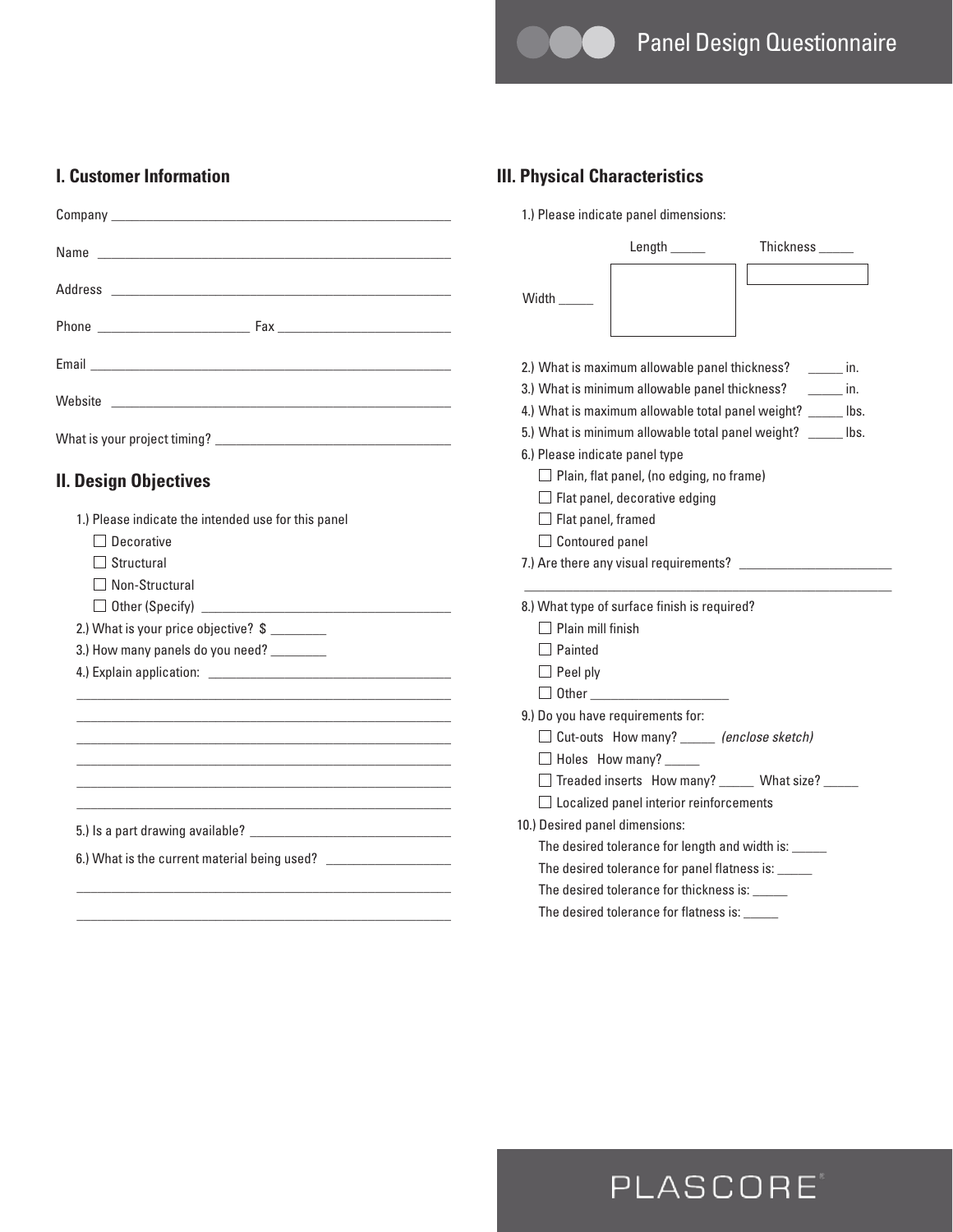11.) Panel edge and insert design concepts, circle all that apply and indicate a material type (i.e. metal, wood, plastic):



#### **IV. Support Configuration**

- 1.) Please indicate how the panel will be supported by:
	- A. Selecting the most appropriate sketch from figure 2
	- B. Completing the dimensional information on that sketch
- 2.) If you have a different support configuration please provide sketch.

Figure 2



#### **V. Loading Characteristics**

- 1.) What is the total load on panel? \_\_\_\_\_ lbs.
- 2.) Please indicate type of load on the appropriate sketch in figure 3
- 3.) If point load condition, please indicate
	- A. Point load is distributed over local area of \_\_\_\_\_ sq. ft. Figure 3



 B. Point load is located at (use x,y coordinates from figure 4) C. If more than one location, please list or indicate all locations Figure 4



4.) What is the maximum allowable panel deflection? \_\_\_\_\_\_ in.

#### **VI. End Use Environment**

- 1.) What is maximum temperature exposure? \_\_\_\_\_
- 2.) What is minimum temperature exposure? \_\_\_\_\_
- 3.) Is temperature constant? How does it vary?
- 4.) Will the panel be exposed to moisture? \_\_\_\_
	- $\Box$  Continually?
	- $\Box$  Intermittently?
- 5.) Will the panel be exposed to chemicals? A. If yes, please list:

### **VII. Certification**

1.) Any quality testing/certification required? Specification # \_\_\_\_\_

 \_\_\_\_\_\_\_\_\_\_\_\_\_\_\_\_\_\_\_\_\_\_\_\_\_\_\_\_\_\_\_\_\_\_\_\_\_\_\_\_\_\_\_\_\_\_\_\_\_\_\_ \_\_\_\_\_\_\_\_\_\_\_\_\_\_\_\_\_\_\_\_\_\_\_\_\_\_\_\_\_\_\_\_\_\_\_\_\_\_\_\_\_\_\_\_\_\_\_\_\_\_\_

2.) Any prototypes required? \_

# PLASCORE